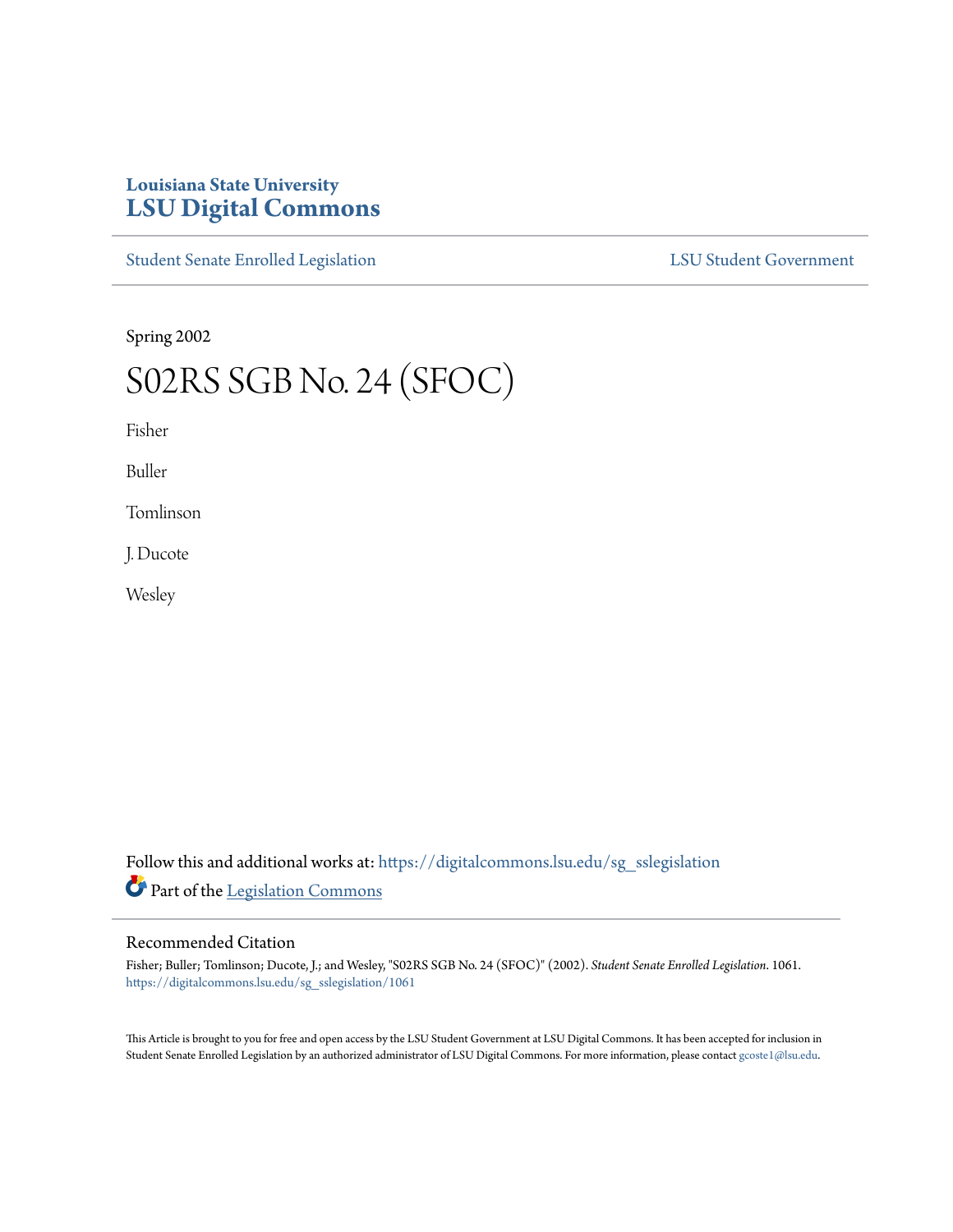**STUDENT GOVERNMENT ORIGINAL**

#### LOUISIANA STATE UNIVERSITY

# **STUDENT SENATE**

**6 FEBRUARY 2002**

## **SGB NO. 24**

**BY: SPEAKER PRO-TEMPORE FISHER AND SENATORS BULLER, TOMLINSON, J. DUCOTE, AND WESLEY**

# **A BILL**

# **CREATING THE STUDENT FEE OVERSIGHT COMMITTEE, EDITING ALL NECESSARY DOCUMENTS AND ESTABLISHING ITS DUTIES**

- **PARAGRAPH 1:** WHEREAS, WITH THE NUMBER OF STUDENT FEES IN EXISTENCE AND THOSE THAT MAY BE PROPOSED IN THE FUTURE, A BODY WHICH ACTS TO EXAMINE, REGULATE, OVERSEE, AND REFORM FEES IS LONG PAST DUE.
- **PARAGRAPH 2:** SECTION 3 IS HEREBY ADDED TO ARTICLE IX OF THE STUDENT GOVERNMENT BYLAWS, WHICH SHALL READ:

# **3. STUDENT FEE OVERSIGHT COMMITTEE**

A. CONSTITUENCY AND EX-OFFICIO MEMBERSHIP

THE STUDENT FEE OVERSIGHT COMMITTEE SHALL CONSIST OF:

- 1. THE PRESIDENT OF STUDENT GOVERNMENT;
- 2. THE SPEAKER OF THE STUDENT SENATE;
- 3. FOUR (4) SENATORS APPOINTED BY THE SPEAKER AND APPROVED BY A TWO-THIRDS (2/3) VOTE OF THE STUDENT SENATE;
- 4. THREE (3) APPOINTEES BY THE PRESIDENT OF STUDENT GOVERNMENT, WITH APPROVAL BY A MAJORITY VOTE OF THE STUDENT SENATE;
- 5. A REPRESENTATIVE FROM BUDGET AND PLANNING (EX-OFFICIO);
- 6. A REPRESENTATIVE FROM FINANCE AND ADMINISTRATION SERVICES (EX-OFFICIO);
- 7. A REPRESENTATIVE FROM THE VICE CHANCELLOR FOR STUDENT LIFE AND ACADEMIC SERVICES' OFFICE (EX-OFFICIO);
- 8. A REPRESENTATIVE FROM THE DEAN OF STUDENT'S OFFICE (EX-OFFICIO);
- 9. A REPRESENTATIVE FROM THE CHANCELLOR'S OFFICE (EX-OFFICIO);
- 10. A REPRESENTATIVE FROM THE PROVOST'S OFFICE (EX-OFFICIO);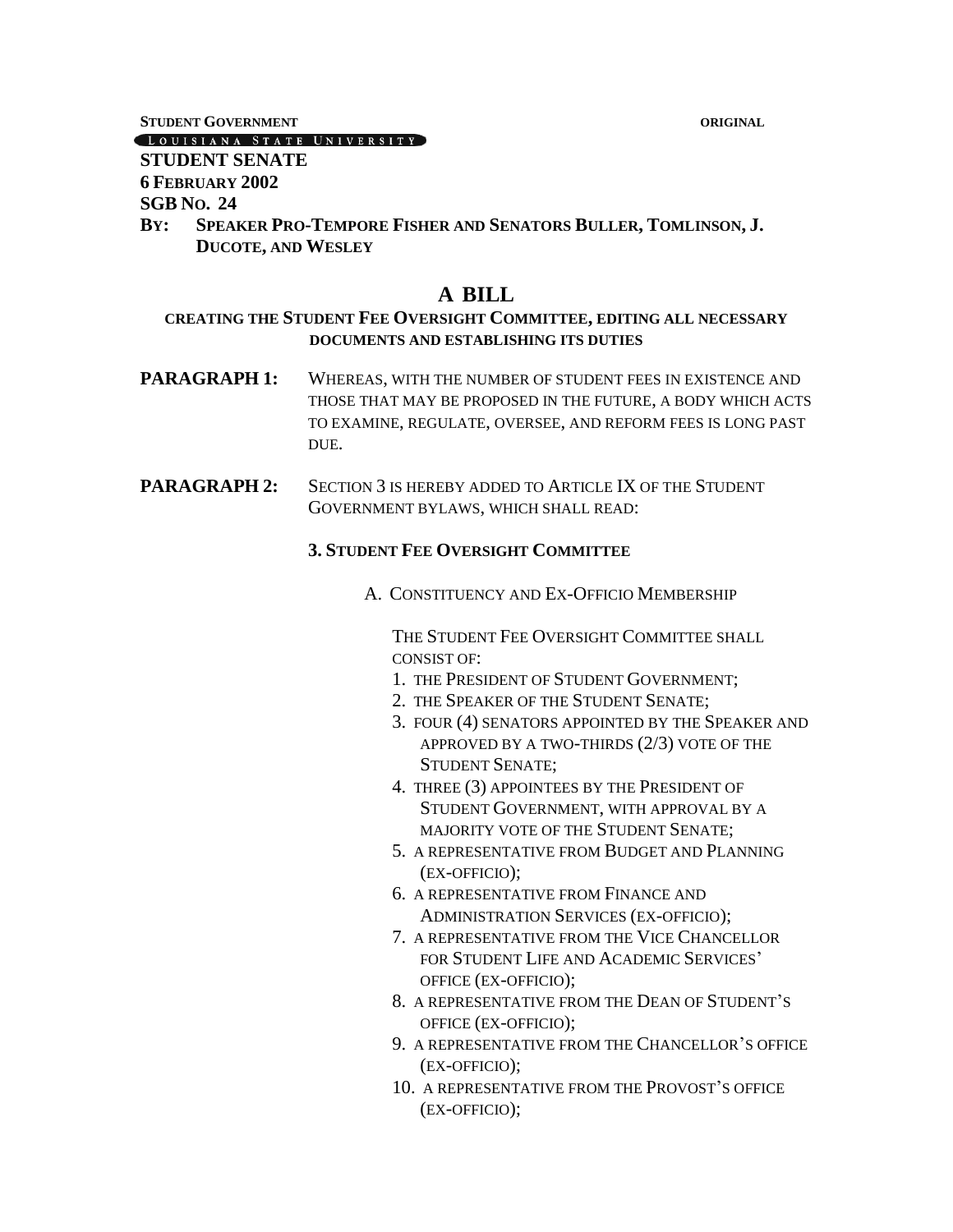- 11. STUDENT GOVERNMENT ADVISORS (EX-OFFICIO);
- 12. A SECRETARY, APPOINTED BY THE PRESIDENT AND APPROVED BY THE COMMITTEE (EX-OFFICIO, FOR THE PURPOSES OF MAINTAINING A MASTER COPY OF MEETING MINUTES AND ATTENDANCE RECORDS TO BE FILED WITH THE EXECUTIVE BRANCH, A COPY OF WHICH SHALL BE SENT TO THE LEGISLATIVE BRANCH, AND COPIES TO BE MADE AVAILABLE TO THE PUBLIC UPON REQUEST); AND
- 13. LIAISONS FROM ANY PROGRAMMING OR FEE BOARDS FROM WHOM THE COMMITTEE MAY NEED ADVICE (EX-OFFICIO).

PROXIES WILL NOT BE ALLOWED TO THE COMMITTEE. QUORUM SHALL BE DEFINED AS A SIMPLE MAJORITY OF THE COMMITTEE'S VOTING MEMBERSHIP, NUMBERING  $FIVE (5)$ .

B. TERM OF COMMITTEE MEMBERSHIP; REPLACEMENT DUE TO ABSENCES

APPOINTMENTS TO THE STUDENT FEE OVERSIGHT COMMITTEE SHALL BE BROUGHT UP FOR FIRST READING AT THE FIRST FALL SEMESTER MEETING OF THE STUDENT SENATE. THE TERM FOR AN APPOINTED MEMBER SHALL BE ONE (1) YEAR FROM THE FIRST FALL SEMESTER MEETING OF THE STUDENT SENATE. FOUR (4) ABSENCES FROM REGULARLY SCHEDULED OR SPECIAL MEETINGS OF THE STUDENT FEE TASK FORCE SHALL BE GROUNDS FOR REMOVAL BY THE CHAIR OF THE COMMITTEE. REPLACEMENTS FOR DISMISSED MEMBERS SHALL BE PLACED BEFORE THE STUDENT SENATE AT ITS NEXT MEETING AFTER THE DISMISSAL.

C. ELECTION OF CHAIRPERSON

THE CHAIR AND VICE-CHAIR OF THE STUDENT FEE OVERSIGHT COMMITTEE SHALL BE ELECTED FROM THE REGULAR VOTING MEMBERSHIP OF THE COMMITTEE.

D. PURPOSE; POWERS

THE PURPOSE OF THE STUDENT FEE OVERSIGHT COMMITTEE IS TO:

1. MAINTAIN RECORDS OF DOCUMENTS PERTAINING TO THE COLLECTION AND EXPENDITURE OF ALL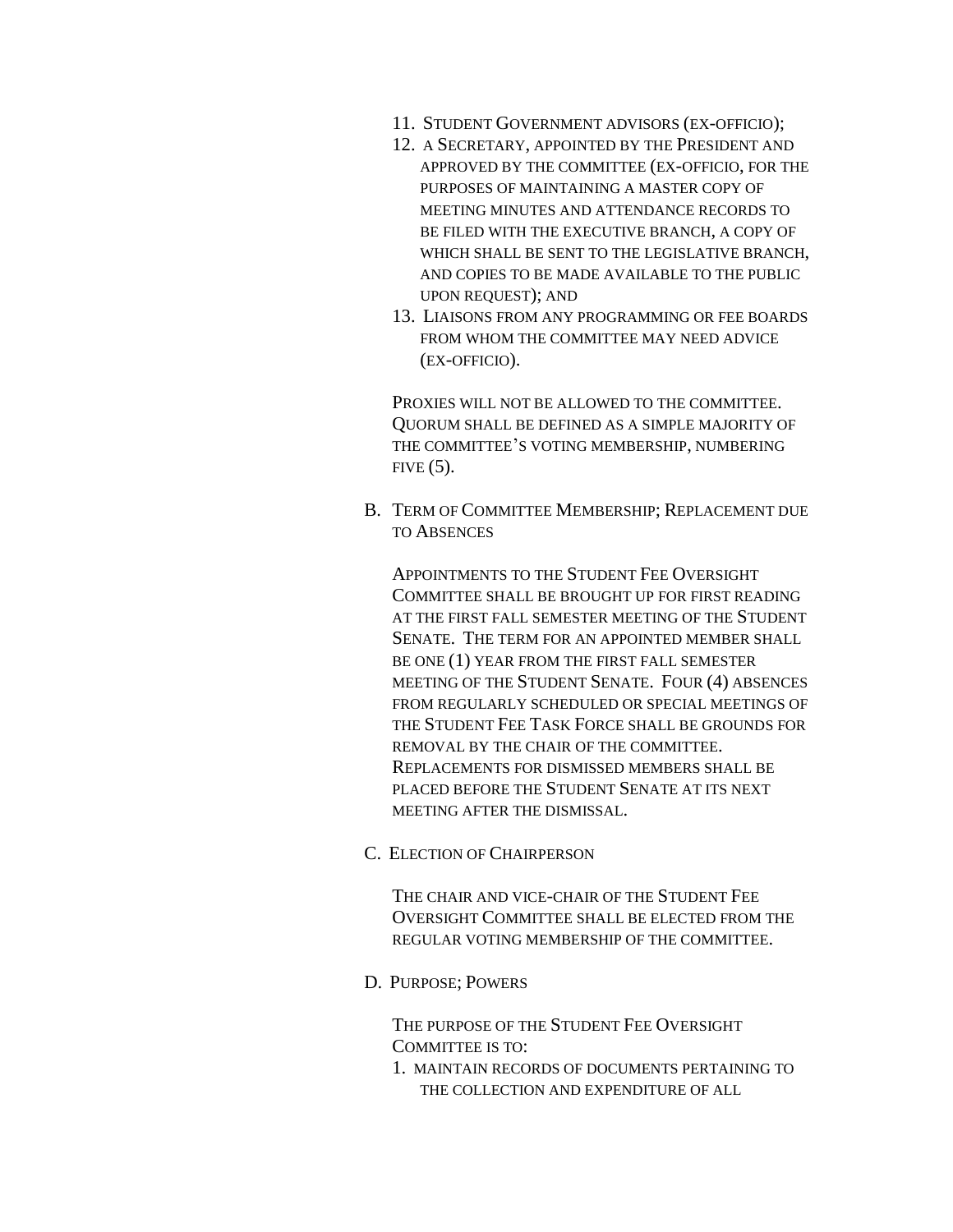STUDENT FEES, INCLUDING BUT NOT LIMITED TO RESOLUTIONS, STUDENT GOVERNMENT PROPOSITIONS, BOARD OF SUPERVISOR'S MINUTES AND RESOLUTIONS, RULES OF GOVERNENCE, AND OFFICIAL ACCOUNTING RECORDS AND LEDGERS;

- 2. DETERMINE THE VALIDITY AND FUNCTIONALITY OF ALL PROPOSED STUDENT FEES, MAKE REPORTS AND RECOMMENDATIONS TO THE STUDENT SENATE ABOUT THE NECESSITY OF PROPOSED FEES, AND WORK TO STRESS COMPLIANCE TO PERMANENT MEMORANDUM 29 FOR FEES;
- 3. OVERSEE THE PROCEDURES AND PRACTICES USED IN THE EXPENDITURE OF STUDENT FEES, TO ENSURE THAT FEES ARE BEING SPENT ACCORDING TO THE ORIGINAL LEGISLATION CREATING THEM, AND ASSIST IN CREATING BYLAWS AND/OR GUIDELINES FOR THE EXPENDITURE OF STUDENT FEES (A PROPOSED SCHEDULE OF FEES TO BE EXAMINED SHALL BE PRESENTED TO THE STUDENT SENATE BY THE SECOND MEETING OF THE STUDENT FEE OVERSIGHT COMMITTEE);
- 4. IN CONJUNCTION WITH THE STUDENT SENATE RULES AND FINANCE COMMITTEES, SET POLICIES AND GOALS FOR FUTURE STUDENT FEES, AND SUGGEST MEASURES FOR RESCINDING UNNECESSARY OR OUTDATED STUDENT FEES; AND
- 5. PRODUCE WRITTEN AND/OR ORAL REPORTS ABOUT COMMITTEE ACTIVITIES FOR DISTRIBUTION TO MEDIA AND THE PUBLIC, AND TO THE STUDENT SENATE NO LESS THAN ONCE PER MONTH WHEN THE SENATE IS IN SESSION.

#### E. DUTIES; GUIDELINES

- 1. ALL DOCUMENTS THAT THE COMMITTEE DEEMS NECESSARY FOR ITS OPERATION SHALL BE OBTAINED BY MEANS OF EX-OFFICIO MEMBERSHIP.
- 2. STUDENT FEE RE-ASSESSMENT SHOULD FOLLOW A TWO (2) YEAR SCHEDULE, SO THAT EVERY STUDENT FEE WILL BE RE-EVALUATED AT LEAST ONCE EVERY TWO (2) YEARS.
- 3. THE STUDENT FEE OVERSIGHT COMMITTEE SHALL ACT PRIMARILY AS AN ADVISORY BOARD TO STANDING STUDENT SENATE COMMITTEES, BUT PROPOSED FEES DO NOT HAVE TO GO THROUGH THIS COMMITTEE FOR PASSAGE. THIS COMMITTEE SHALL